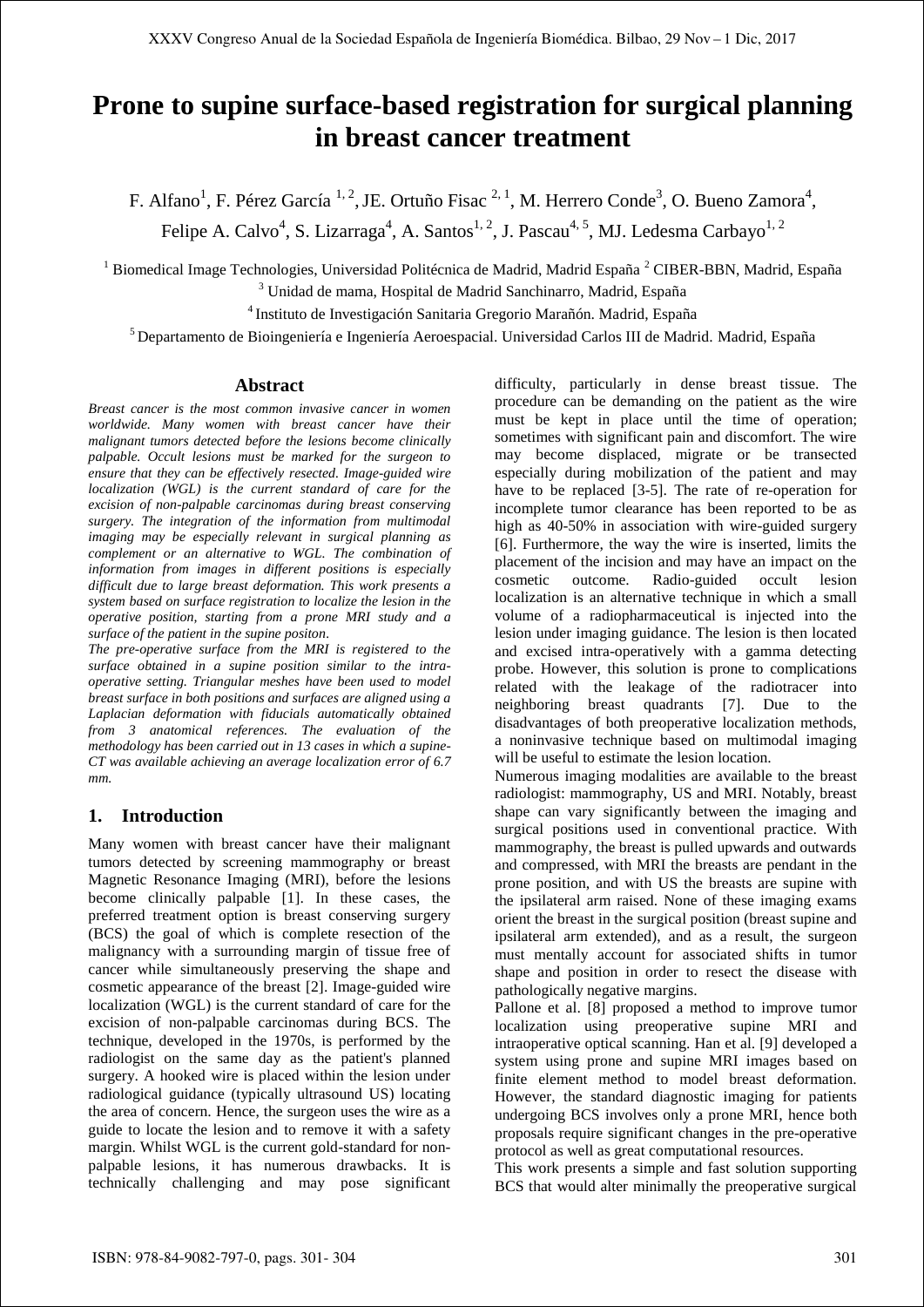protocol acquiring the surface of the patient in supine position and locating the tumor identified in the MRI in prone position performing a surface based registration. The prone-to-supine tumor displacement in the breast has been retrospectively evaluated using preoperative prone MRI and supine Computed Tomography (CT). The breast in prone position is deformed until it is aligned with the intraoperative supine surface. Hence, the tumor position is calculated using a method based on the retro projection of the surface deformation inside the breast volume. This approach has been tested in 13 real clinical cases.

## **2. Materials and Methods**

The aim of this work is the implementation of a method based on the registration of surfaces, extracted from a preoperative MRI and a surface obtained with a 3D laser scanning system, in order to localize the tumor in the surgical position. To perform a proof of concept and an evaluation, preoperative MRI and CT images have been gathered to extract the surface of the breast in the prone and supine positions respectively, and the tumor in the two images has been localized. The prone and supine surfaces have been aligned and the tumor localization in the intraoperative position has been estimated. The distance between the tumor centroid in supine position, identified in the CT image, and the tumor centroid estimated with the implemented technique has been calculated to validate the results.

## **2.1. Data**

Data consists of 13 cases provided by *Hospital General Universitario Gregorio Marañón* (HGUGM) in Madrid. The system has been developed using a prone MRI and the available information in supine position. Since the surgical hospital protocol does not involve a supine MRI, staging CT scans have been used in place of the intraoperative surface. Each case includes:

- Preoperative MRI T2 SPAIR (SPectral Attenuated Inversion Recovery).
- MRI subtraction post/pre contrast.
- Preoperative CT.

These data come from a retrospective study, and it is important to note that the acquisition of a CT scan does not belong to the standard preoperative protocol, but is required only when it is necessary for cancer staging purposes. This fact limits the number of available cases. Furthermore, although the position during the acquisition is supine, it does not exactly reproduce surgical position.

## **2.2. Pre-processing**

The MRI T2 SPAIR and CT images have been filtered and segmented to extract the breast tissue volume as a binary image using the Segmentation Tool from 3D Slicer, a software platform for image processing and three-dimensional visualization [9]. Hence, using the same tool, the tumor has been segmented in the MR Subtraction image and in the CT image to validate the results.

### **2.3. Biomechanical assumption**

In order to simplify the prediction of breast behavior, the following assumptions have been made:

- 1. The parenchyma of the breast is incompressible [10].
- 2. The anatomical axes starting from the nipples do not vary between prone and supine position.
- 3. The skin of the breast is compressed more in the lateral and caudal direction moving from prone to supine position [11].

### **2.4. Mesh generation**

The prone and the supine surfaces have been extracted from the binary images as triangular meshes.

First of all, the two masks have been aligned in the transversal plane and cut posteriorly considering a proper defined region of interest including all the breast volume. Then an approximate segmentation of the pectoralis muscle boundary has been performed automatically in the MR image as shown in Figure 1. Finally, the CT surface has been extracted while the MR surface has been modeled as a closed mesh. The aim is to include the behavior of the surface of pectoral muscle as zerodisplacement boundary condition during the deformation of the breast from prone to supine [11].



*Figure 1. MRI and CT masks are aligned in the transversal plane. An approximate automatic segmentation of pectoralis muscle boundary is performed in the MRI image. Finally the prone and supine surfaces are extracted and modeled as triangular meshes.*

#### **2.5. Surface deformation**

A Laplacian deformation [12] has been used to obtain the transformation of the surface. This technique, using differential coordinates, allows the preservation of the geometric details of the surface. In contrast to the traditional global Cartesian coordinates, which can only tell the spatial location of each point, a differential surface representation carries information about the local shape and the details of the surface.

Considering a surface mesh with *n* vertices, let **L** be the Laplacian matrix of the mesh and **V** an  $n \times 3$  matrix containing the Cartesian coordinates of the vertices. It is possible to define its Laplacian representation in matrix form as **Δ** an *n×3* matrix:

#### $LV = \Lambda$

The prone to supine transformation is achieved defining:

 A subset of *k* vertices referred to as the control vertices.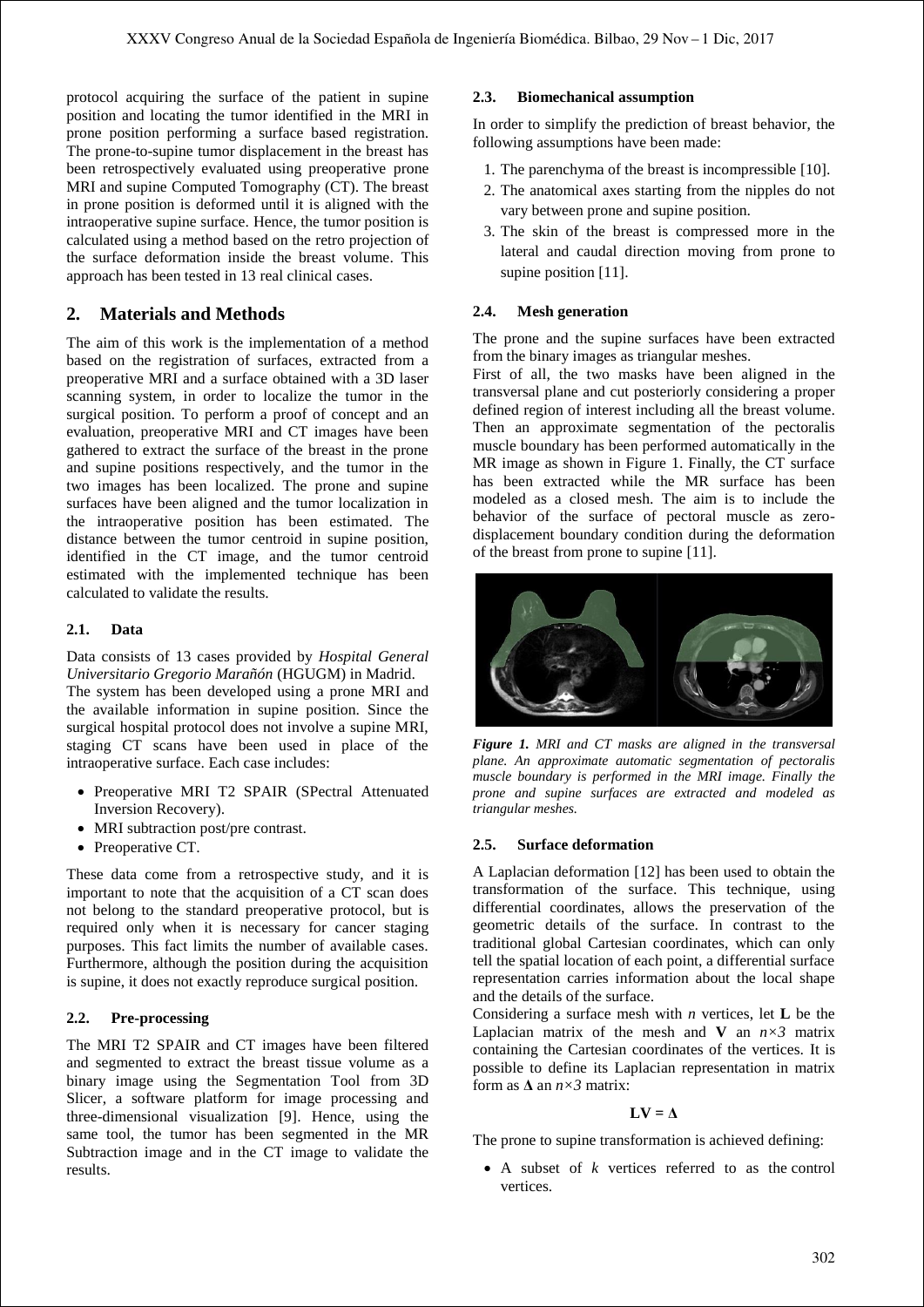- The final position for each control vertex (deformation constraints)*.*
- A weighting scheme for the Laplacian matrix.

Control vertices are automatically calculated starting from 3 anatomical points, the nipples, marked in both pre and intraoperative surfaces and the Supra Sternal Notch (SSN) Point marked in the intraoperative surface as shown in Figure 2.



*Figure 2. a) Supine surface. b) Prone surface (front-face). c) Prone surface (back-face). The control vertices (blue points) are automatically calculated from 3 points, the nipples and the SSN point (yellow point). The red points represent the surface of the pectoral muscle to which is assigned a zero-displacement condition during the deformation of the breast from prone to supine position.* 

The deformation process must follow the deformation constraints while preserving the Laplacian representation as much as possible. The final surface is achieved by solving the following system of equations:

$$
\begin{bmatrix} L_f \\ 0 & I_c \end{bmatrix} V_d = \begin{bmatrix} \Delta_f \\ V_c \end{bmatrix}
$$

**V<sup>d</sup>** is the matrix containing the coordinates after deformation. The last *k* rows of the system correspond to the control vertices. **L<sup>f</sup>** denotes the Laplacian matrix of the unconstrained vertices, whose elements are calculated using a cotangent weights scheme. Given an edge of the surface mesh, its corresponding cotangent weight is the mean of the cotangents of the angles opposite to the edge. **I**<sub>c</sub> is the  $k \times k$  identity matrix,  $\Delta_f$  denotes the Laplacian representation of the unconstrained vertices, removing the rows corresponding to the control vertices. **V<sup>c</sup>** is the matrix containing the final position of control vertices. Figure 3 shows the surface obtained after the Laplacian deformation.



*Figure 3. a) Supine surface. b) Prone surface. c) Deformed prone surface into supine position.*

#### **2.6. Tumor Localization**

The main idea behind the estimation of the tumor position from the prone position into the supine surgical position is to back-project the surface deformation inside the breast volume as shown Figure 4. The tumor mesh is fastened to the breast surface vertices defining connection lines in the radial direction of tumor edges. Starting from the updated positions of these vertices in the deformed configuration, a cloud of points is found by intersecting the updated lines with transversal planes to each breast surface. Then the cloud is confined inside the deformed surface and the tumor position is estimated by identifying the center of mass of the clustered points discarding outliers**.**



*Figure 4. a) Interior of prone surface: connection lines rise from the tumor edges to the breast surface finding the intersection vertices (orange circle) in the radial direction. b) Interior of the resultant deformed surface and actual tumor in supine position: the deformed position of the intersection vertices generates the updated lines.* 

#### **2.7. Interface**

A graphical interface has been implemented as CLI module in 3D Slicer. The tool gets as inputs the binary masks or surfaces of the images in the prone and in the surgical positions, 3 fiducials points marked by the user and the tumor location in prone position. Slicer allows running MATLAB functions directly for the Laplacian deformation. Ultimately, the tool is capable of displaying the lesion in the intra-operative position as well as its projection on the skin.

#### **3. Results**

Figure 5 shows the distance between the centroid of the predicted localization of the tumor and the centroid of the tumor segmented in the CT image.



*Figure 5. The error made in the localization of the tumor. It is calculated as distance (cm) between the centroid of the estimated localization of the lesion and the centroid of the lesion segmented in the CT image.*

The average distance was 0.67 cm. Only one case showed an error greater than 1 cm, corresponding to a very small tumor (less than  $0.3 \text{ cm}^3$ ) and very deep in the breast (distance from skin of 3.32 cm). Furthermore, the tool is